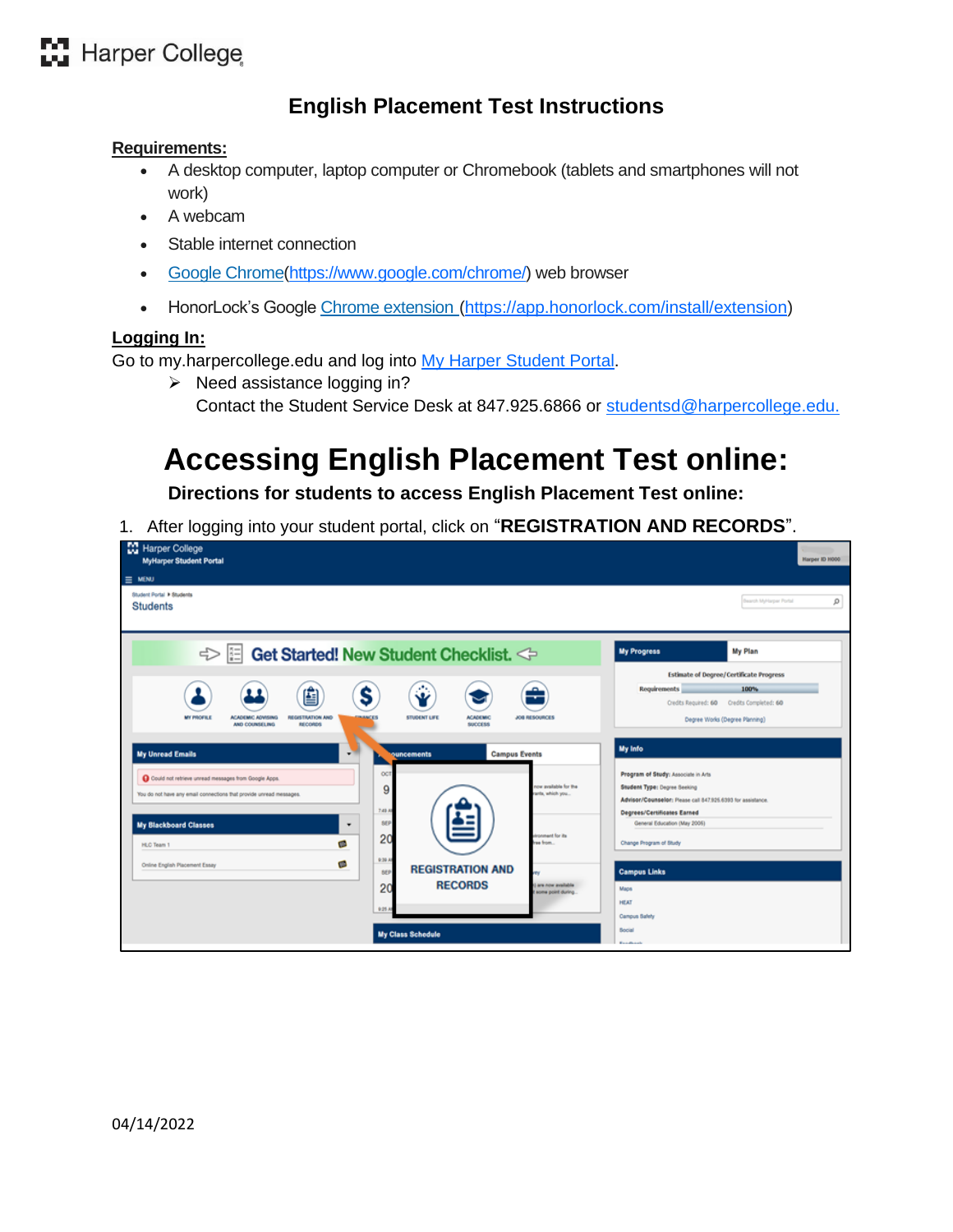# 2. Click on "**Online English Placement Test".**



3. Read all of the directions on the next page carefully. When you are ready to proceed, click "HERE" [\(https://harper.blackboard.com/\)](https://harper.blackboard.com/) link in Step 1.

#### Ready to test? Follow These Directions

For a visual, step-by-step pdf. for accessing the English Placement test, click here.

Step 1 - Login to your "Credit" Blackboard Account. To login, use the same credentials you use to access your MyHarper Student Portal.

• Access your Harper College Blackboard Account HERE.

#### 4. Click "**Credit"**

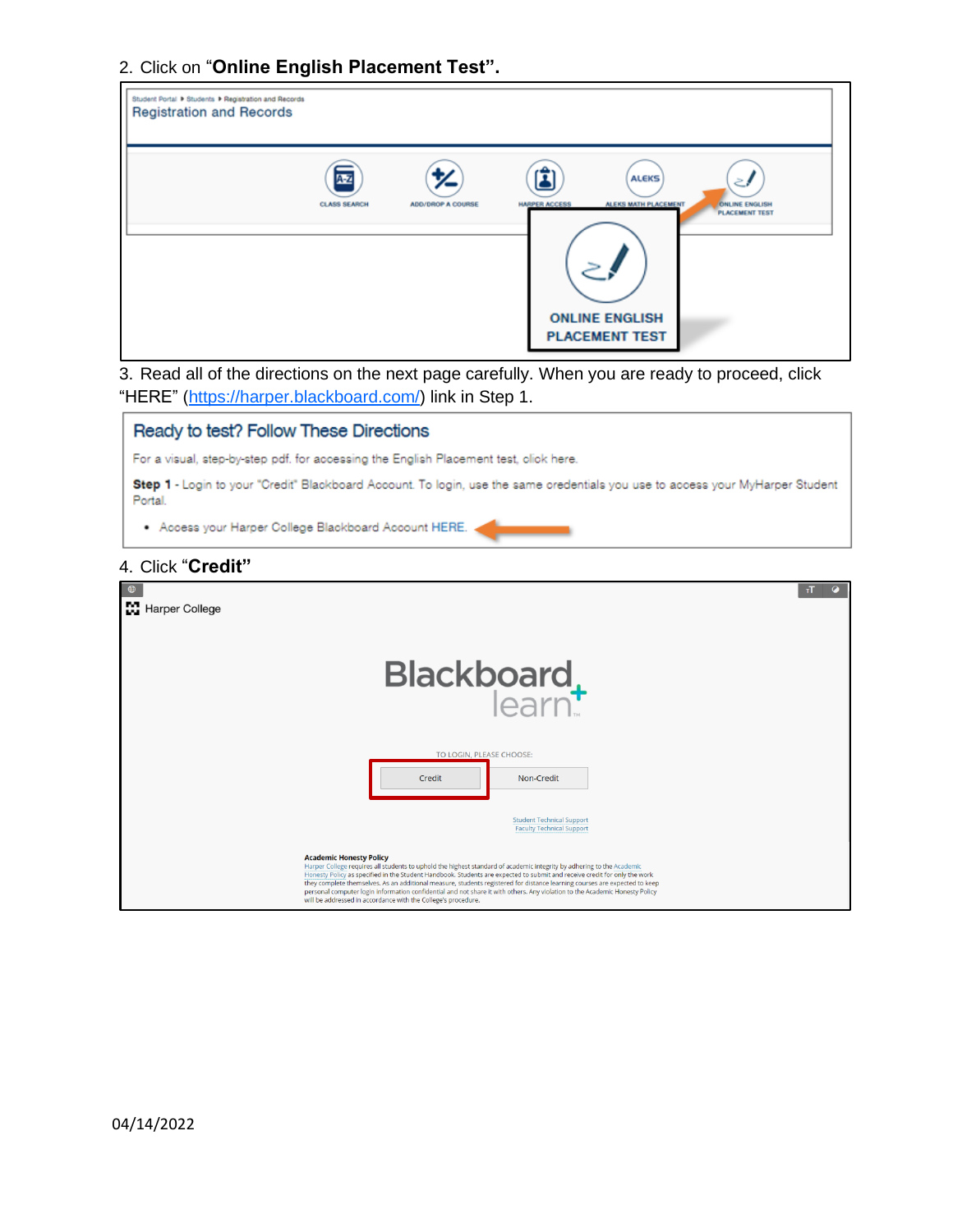5. Click **"Clubs/Committees/Course Search"** on the top right.

| <b>My Blackboard</b><br>Clubs / Committees / Course Search<br>в<br>My Blackboard<br>Notifications Dashboard<br>Personalize Page<br>Add Module<br>Clubs / Committees / Course Search<br>$-$ Tools<br>™ My Cours<br>My Announcements<br>No Institution Announcements have been posted in the last 7 days.<br>Personal Information<br>Courses where you are: Student<br>Calendar<br>Tasks<br>My Grades<br>Goals<br>Starfish<br><sup>₩</sup> Quick Tutorials Catalog<br><b>Test Your Browser</b><br><b>Follett Discover</b> | Harper College            |                    | $\mathbf{\omega}$<br>$\mathbf{R}$ |
|-------------------------------------------------------------------------------------------------------------------------------------------------------------------------------------------------------------------------------------------------------------------------------------------------------------------------------------------------------------------------------------------------------------------------------------------------------------------------------------------------------------------------|---------------------------|--------------------|-----------------------------------|
|                                                                                                                                                                                                                                                                                                                                                                                                                                                                                                                         |                           |                    | Community                         |
|                                                                                                                                                                                                                                                                                                                                                                                                                                                                                                                         |                           |                    |                                   |
|                                                                                                                                                                                                                                                                                                                                                                                                                                                                                                                         |                           |                    | $\tau_{\perp}$                    |
|                                                                                                                                                                                                                                                                                                                                                                                                                                                                                                                         |                           |                    |                                   |
|                                                                                                                                                                                                                                                                                                                                                                                                                                                                                                                         |                           |                    |                                   |
|                                                                                                                                                                                                                                                                                                                                                                                                                                                                                                                         |                           |                    |                                   |
|                                                                                                                                                                                                                                                                                                                                                                                                                                                                                                                         |                           |                    |                                   |
|                                                                                                                                                                                                                                                                                                                                                                                                                                                                                                                         |                           |                    |                                   |
|                                                                                                                                                                                                                                                                                                                                                                                                                                                                                                                         |                           |                    |                                   |
|                                                                                                                                                                                                                                                                                                                                                                                                                                                                                                                         |                           |                    |                                   |
|                                                                                                                                                                                                                                                                                                                                                                                                                                                                                                                         |                           |                    |                                   |
|                                                                                                                                                                                                                                                                                                                                                                                                                                                                                                                         |                           |                    |                                   |
|                                                                                                                                                                                                                                                                                                                                                                                                                                                                                                                         | Application Authorization | ™ My Organizations |                                   |
| You are not currently participating in any organizations.                                                                                                                                                                                                                                                                                                                                                                                                                                                               |                           |                    |                                   |

6. Search "**placement"** in Course Search box and click Go.

| Go | <b>Course Search</b> |  |
|----|----------------------|--|
|    | placement            |  |

7. Put mouse curse next to Online\_English\_Placement and then little arrow will appear. Click the little arrow. Then Click **"Enroll"**.

| <b>Course Catalog</b>                                                                                                           |                                       |                                  |                                                                                                                                                                                             | Θ |
|---------------------------------------------------------------------------------------------------------------------------------|---------------------------------------|----------------------------------|---------------------------------------------------------------------------------------------------------------------------------------------------------------------------------------------|---|
| <b>Browse Course Catalog</b>                                                                                                    |                                       |                                  |                                                                                                                                                                                             |   |
| Search Catalog Course Name V Contains V   placement                                                                             | AND Creation Date Before W 10/20/2020 | 留                                |                                                                                                                                                                                             |   |
| <b>Browse Categories</b><br>Select a category to pee only courses belonging to that category<br>-unspecified category-<br>$-60$ |                                       |                                  |                                                                                                                                                                                             |   |
| <b>Browse Terms</b><br>Select a term to see only courses belonging to that term<br>$\vee$ 65<br>-unspecified term-              |                                       |                                  |                                                                                                                                                                                             |   |
| COURSE ID                                                                                                                       |                                       |                                  | DESCRIPTION                                                                                                                                                                                 |   |
| Job, Racement, Resource, Center                                                                                                 | Enroll                                | O<br>$\sim$                      | et Hickey-Marco, Jonathan<br>Kechy Nikolai, Paula<br>ber-Lagidus                                                                                                                            |   |
| Job Recement Resource Center Overview                                                                                           | Online_English_Placement_Test         |                                  | ira McCarthy, Daniel Burch,<br>rger, Therese Hart, Dr.<br>oulos, Kethryn Powell,<br>Ancenzo Liberio, Brian<br>roon, Louis Martinez,<br>Wayne Gregory, Eric Lundt,<br>ran, Paul Guymon, Mary |   |
| Online_English_Placement_Term                                                                                                   | Online English Placement Test         | Karen Quattroothi, Joseph Scrima | This course is used to take the Online English Placement Test.                                                                                                                              |   |
|                                                                                                                                 |                                       |                                  |                                                                                                                                                                                             |   |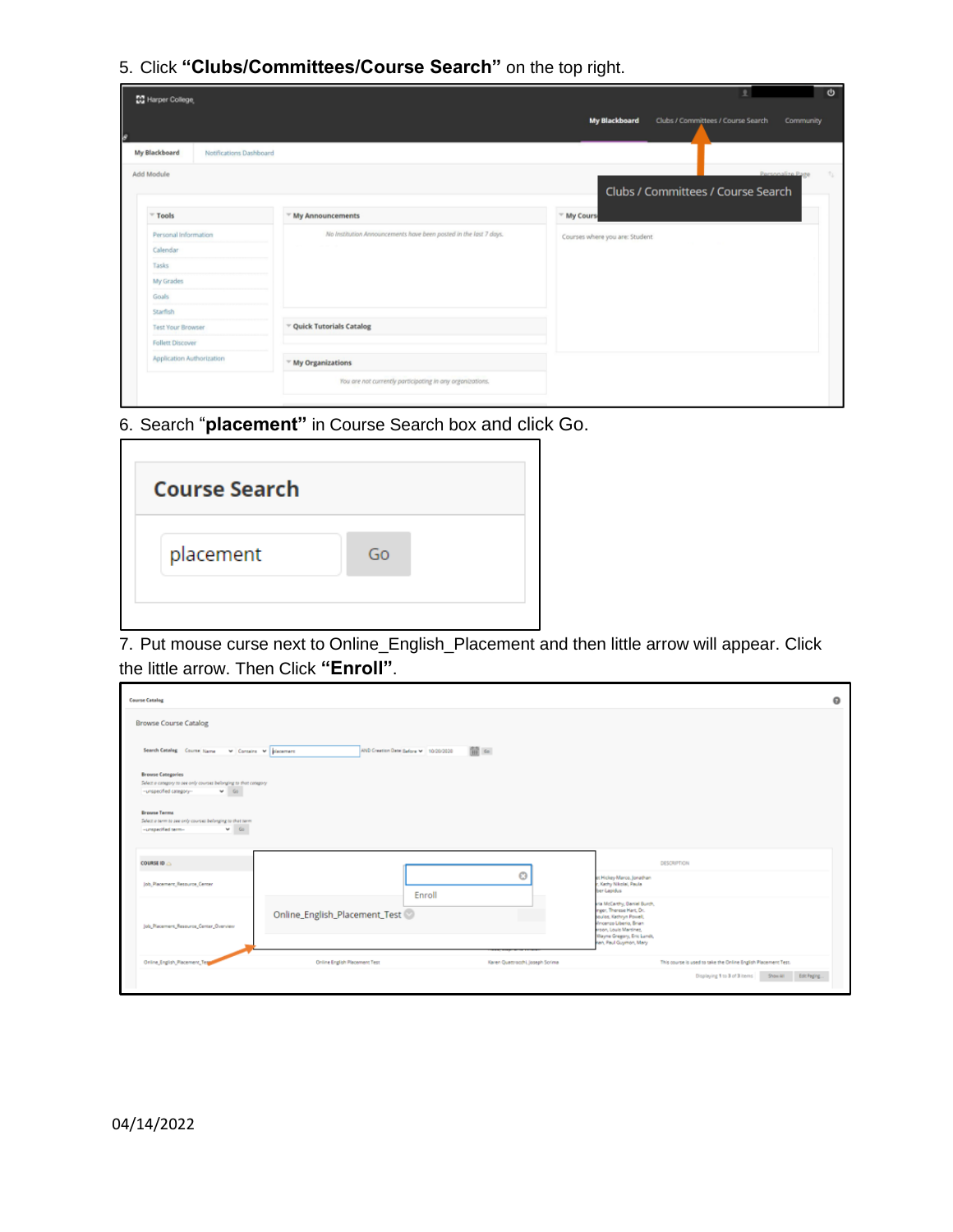8. Click "Launch ENGLISH TEST" in the left box and then Click "**Begin Your Test with HonorLock – Click Here**" in the right box.

| Online English Placement Test                                                                     | Launch ENGLISH TEST                                     |
|---------------------------------------------------------------------------------------------------|---------------------------------------------------------|
| O <sub>1</sub><br><b>Online English</b><br>٠<br>$\overline{\phantom{a}}$<br><b>Placement Test</b> | Launch ENGLISH TEST                                     |
| Launch ENGLISH TEST                                                                               | <b>Begin Your Test with HonorLock - Click Here</b><br>4 |
|                                                                                                   |                                                         |
|                                                                                                   |                                                         |
|                                                                                                   |                                                         |
|                                                                                                   |                                                         |
|                                                                                                   |                                                         |
|                                                                                                   |                                                         |

9. It will direct you to the Honorlock page. Click **"Launch Proctoring"**.

|                         | Honorlock                                                                                                                                                                                                                                                                                                                         |
|-------------------------|-----------------------------------------------------------------------------------------------------------------------------------------------------------------------------------------------------------------------------------------------------------------------------------------------------------------------------------|
|                         | <b>Exam Progress</b>                                                                                                                                                                                                                                                                                                              |
| <b>Proctoring Tools</b> | <b>⊘</b> Launch Proctoring                                                                                                                                                                                                                                                                                                        |
| Livechat<br>↳┵┑         | ◎ Complete Authentication                                                                                                                                                                                                                                                                                                         |
| <b>Help Guide</b><br>3  | <b>⊘</b> Access Exam                                                                                                                                                                                                                                                                                                              |
| <b>Video Tutorial</b>   | 0%<br><b>⊘</b> Exam in Progress                                                                                                                                                                                                                                                                                                   |
|                         | <b>⊘</b> Exam Submitted                                                                                                                                                                                                                                                                                                           |
|                         | <b>Honorlock Instructions:</b><br>• Click the "Launch Proctoring" button below to begin the proctoring process.<br>• Once you have completed all of the steps, navigate to your assessment in another<br>tab.<br>• When ready to enter the exam password, select "Enter Password" from the camera<br>window.<br>Launch Proctoring |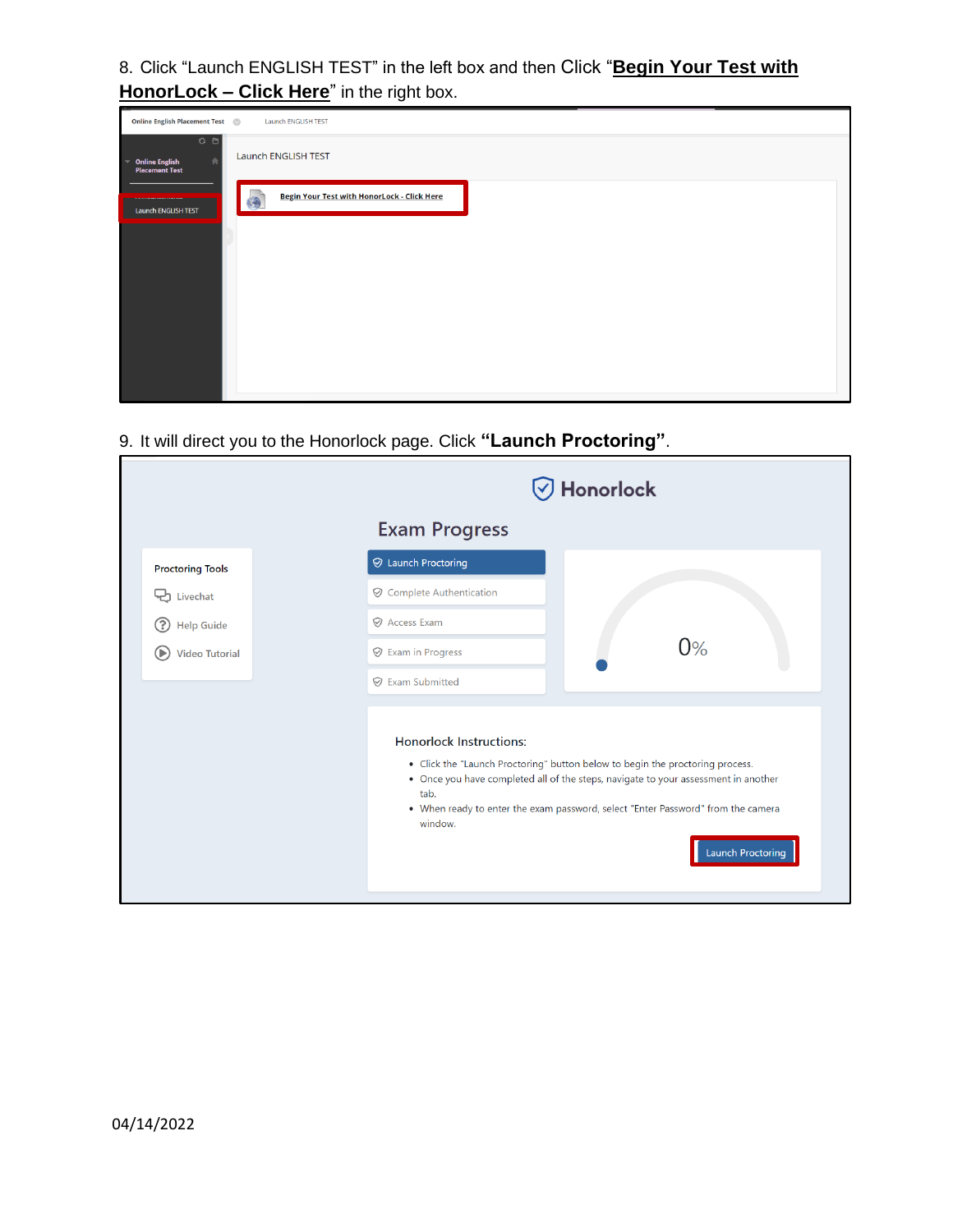10. A new Honorlock Proctoring window will pop up. Now you will complete authentication by taking a photo of your face, your ID and scanning your room in the Hornorlock Proctoring window which is highlighted in red in the image below.

|                                      | <b>⊙</b> Honorlock                                                                                                                                                        |                                                                           |
|--------------------------------------|---------------------------------------------------------------------------------------------------------------------------------------------------------------------------|---------------------------------------------------------------------------|
|                                      | <b>Exam Progress</b>                                                                                                                                                      | Honorlock Proctoring<br>$\Box$<br>$\times$                                |
| <b>Proctoring Tools</b>              | <b>⊘</b> Launch Proctoring                                                                                                                                                | <b>Honorlock Proctoring</b><br>(V)                                        |
| ₩<br>Livechat                        | ◎ Complete Authentication                                                                                                                                                 | Center your face into the frame and<br>click the Take Photo button below. |
| $\circledR$<br>Help Guide            | Access Exam                                                                                                                                                               |                                                                           |
| $(\triangleright)$<br>Video Tutorial | 25%<br><b>⊘</b> Exam in Progress                                                                                                                                          |                                                                           |
|                                      | ◎ Exam Submitted                                                                                                                                                          |                                                                           |
|                                      | <b>Honorlock Instructions:</b><br><b>Waiting for Honorlock Authentication</b><br>• Complete Honorlock's authentication to continue<br>• To restart the process click here | <b>Take Photo</b>                                                         |

11. Once you complete authetication, copy and paste the link

[http://harpercollege.formstack.com/forms/eng\\_test](http://harpercollege.formstack.com/forms/eng_test) into your Web-browser as the instructions indicate to access exam.

|                                                                                               | Honorlock                                                                                                                                                                                                                                                                                                                                                                                                                                                                                                                                                                                  |
|-----------------------------------------------------------------------------------------------|--------------------------------------------------------------------------------------------------------------------------------------------------------------------------------------------------------------------------------------------------------------------------------------------------------------------------------------------------------------------------------------------------------------------------------------------------------------------------------------------------------------------------------------------------------------------------------------------|
|                                                                                               | <b>Exam Progress</b>                                                                                                                                                                                                                                                                                                                                                                                                                                                                                                                                                                       |
| <b>Proctoring Tools</b><br>P.<br>Livechat<br>?)<br><b>Help Guide</b><br><b>Video Tutorial</b> | <b>⊘</b> Launch Proctoring<br><b>⊙</b> Complete Authentication<br><b>⊘</b> Access Exam<br>50%<br><b>⊘</b> Exam in Progress<br><b>⊘</b> Exam Submitted<br>You're ready to take your exam:<br>. Navigate to your exam provider: Copy and Paste this link into your Web-browser:<br>https://harpercollege.formstack.com/forms/eng_test<br>. Navigate to the specific exam and when you are prompted to enter a password, click<br>on the <i>Insert Password</i> button in the Honorlock webcam window.<br>• If you need assistance, click here<br>• To relaunch the camera window, click here |
|                                                                                               |                                                                                                                                                                                                                                                                                                                                                                                                                                                                                                                                                                                            |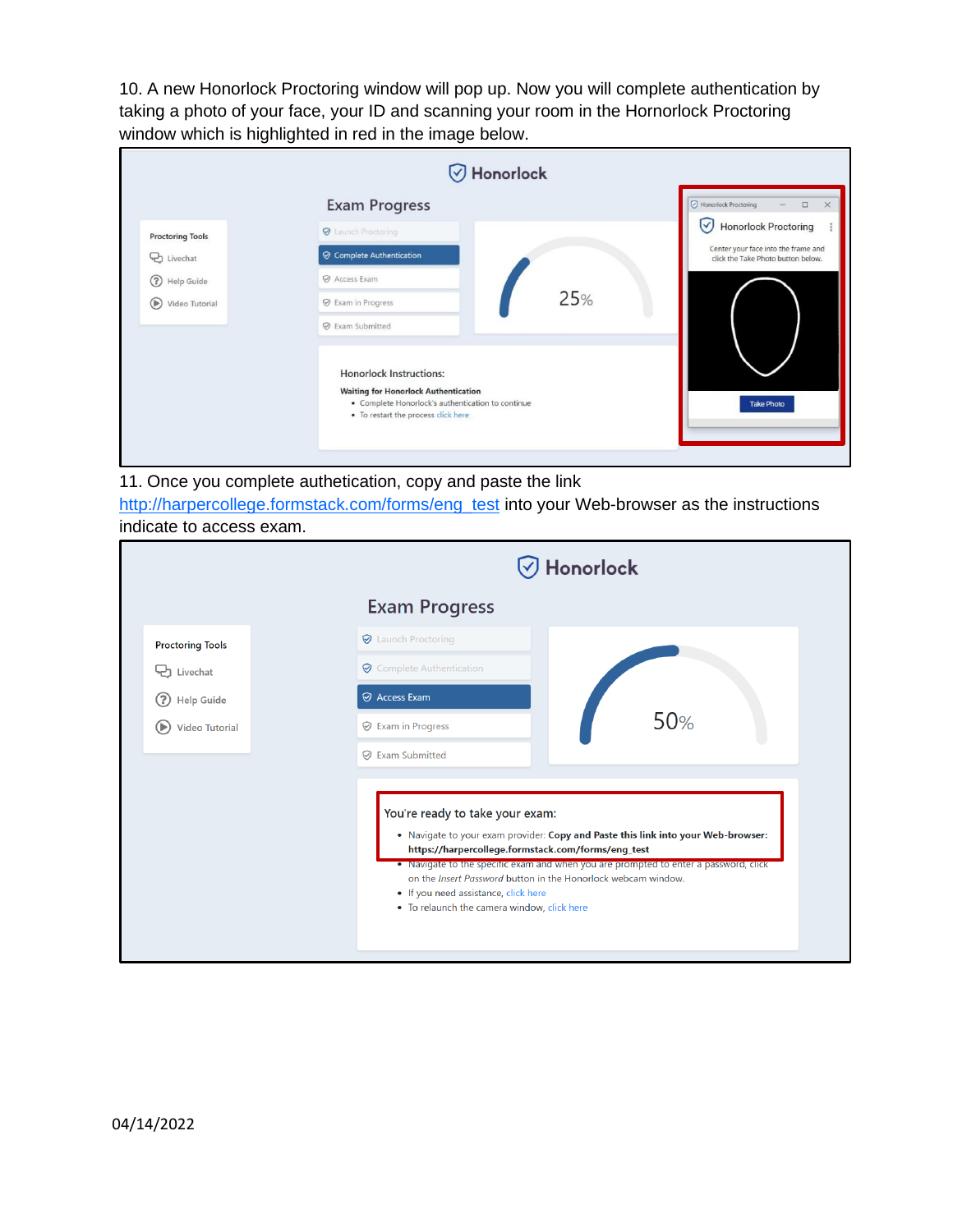

# 12. Click **"Insert Password"** in Honorlock Proctoring window.

13. Password will automatically type into the box. Click **"Continue"**.

|                                           |                                               | Honorlock Proctoring<br>$\Box$<br>$\mathsf{X}$<br>$\overline{\phantom{m}}$<br>Honorlock Proctoring |
|-------------------------------------------|-----------------------------------------------|----------------------------------------------------------------------------------------------------|
|                                           | Please enter the form password<br>$\circ$<br> | Proctoring session in progress.                                                                    |
|                                           | Continue                                      |                                                                                                    |
|                                           |                                               |                                                                                                    |
|                                           |                                               | Begin your assessment. Good luck!                                                                  |
|                                           |                                               | Having issues? See our FAQ Guide                                                                   |
|                                           |                                               |                                                                                                    |
| $\Sigma$ Exit Honorlock<br>$\blacksquare$ |                                               |                                                                                                    |